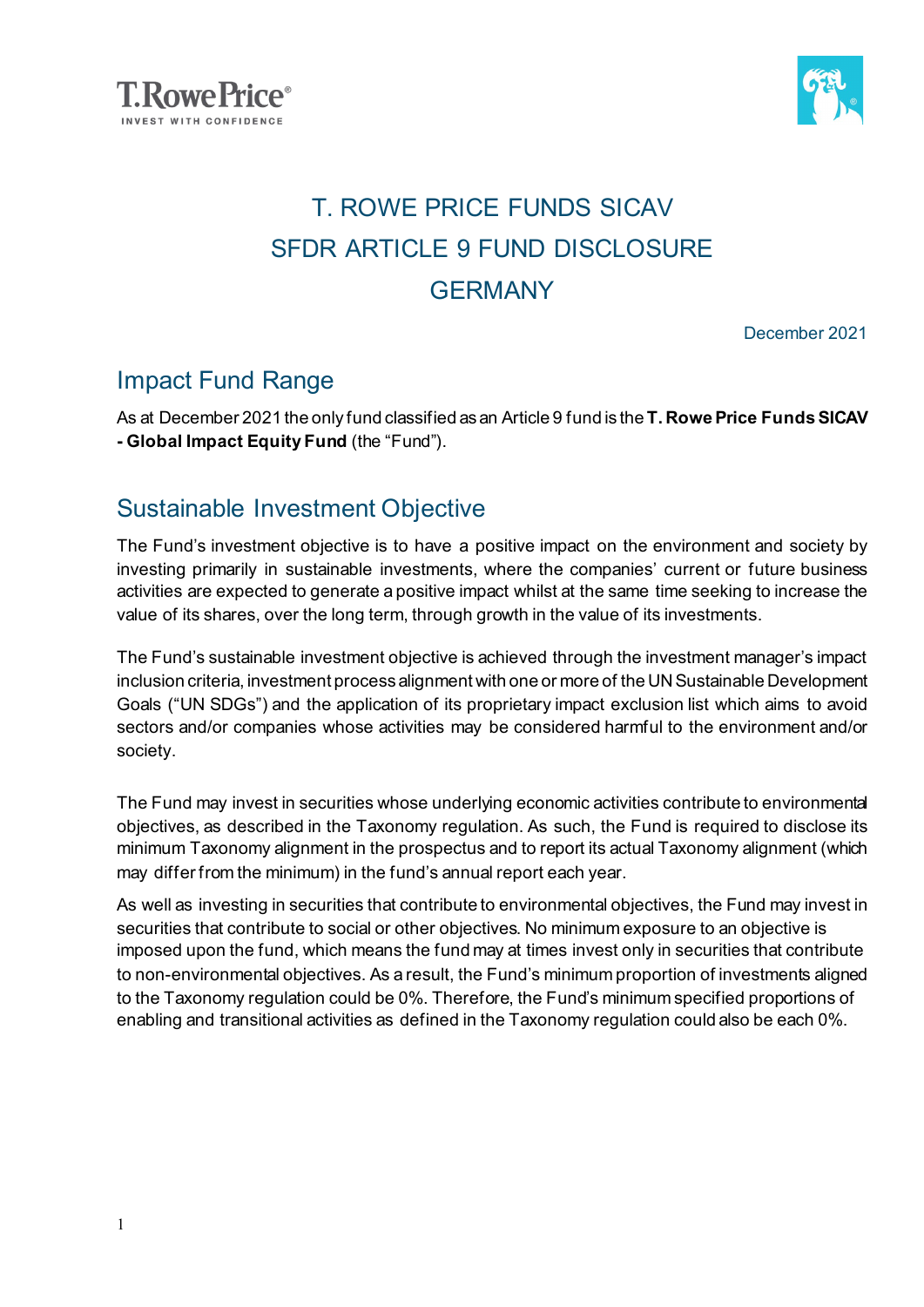### Assessing, Measuring and Monitoring the Impact of the Sustainable **Investments**

#### **T. ROWE PRICE IMPACT INCLUSION CRITERIA**

T. Rowe Price's approach to impact investing is the process of selecting investments based on their ability to positively contribute to one or more of our impact pillars. At the same time the Fund invests in companies that do not significantly harm another environmental or social objective and where the investee company is following good governance practices – these qualifying investments are "Sustainable Investments". The primary responsibility for security selection lies with our Impact portfolio manager ("PM") and research analysts, who are supported by two groups of internal investment specialists: our Responsible Investment ("RI") and Corporate Governance teams.

The RI team has developed impact inclusion criteria as guidelines that provide a common framework for the RI team and Impact investments team to identify sustainable investments. These criteria look to, among other things, the amount of a company's existing and/or projected revenues or profits tied to at least one impact sub-pillar. The RI team has developed a proprietary impact screening tool ("Impact Lens") to help evaluate whether investing in a company would generate a positive environmental or social impact aligned with one of the following three pillars:

| <b>Pillar</b> | <b>Climate and Resource</b>                                                                                                            | <b>Social Equity and</b>                                                      | <b>Sustainable Innovation</b>                                                                 |
|---------------|----------------------------------------------------------------------------------------------------------------------------------------|-------------------------------------------------------------------------------|-----------------------------------------------------------------------------------------------|
|               | Impact                                                                                                                                 | <b>Quality of Life</b>                                                        | and Productivity                                                                              |
| Sub-pillars   | Reducing<br>$\bullet$<br>greenhouse gases<br>(GHGs)<br>Promoting healthy<br>$\bullet$<br>ecosystems<br>Nurturing circular<br>economies | Enabling social<br>equity<br>Improving health<br>Enhancing quality<br>of life | Sustainable<br>technology<br><b>Building sustainable</b><br>٠<br>industry &<br>infrastructure |

The nature of pillars and sub-pillars chosen has been informed by and aims to be broadly aligned with the UN SDGs but may change over time as market demand and trends evolve.

The materiality of positive impact is assessed according to specific, proprietary metrics for every business activity that aligns to at least one of the impact sub-pillars. At a minimum, companies must fall under one of the following four criteria:

(1) a majority of current revenues or profits tied to at least one impact sub-pillar;

(2) a majority of projected revenues or profits in 10 years tied to at least one impact sub-pillar, as projected by the investment manager;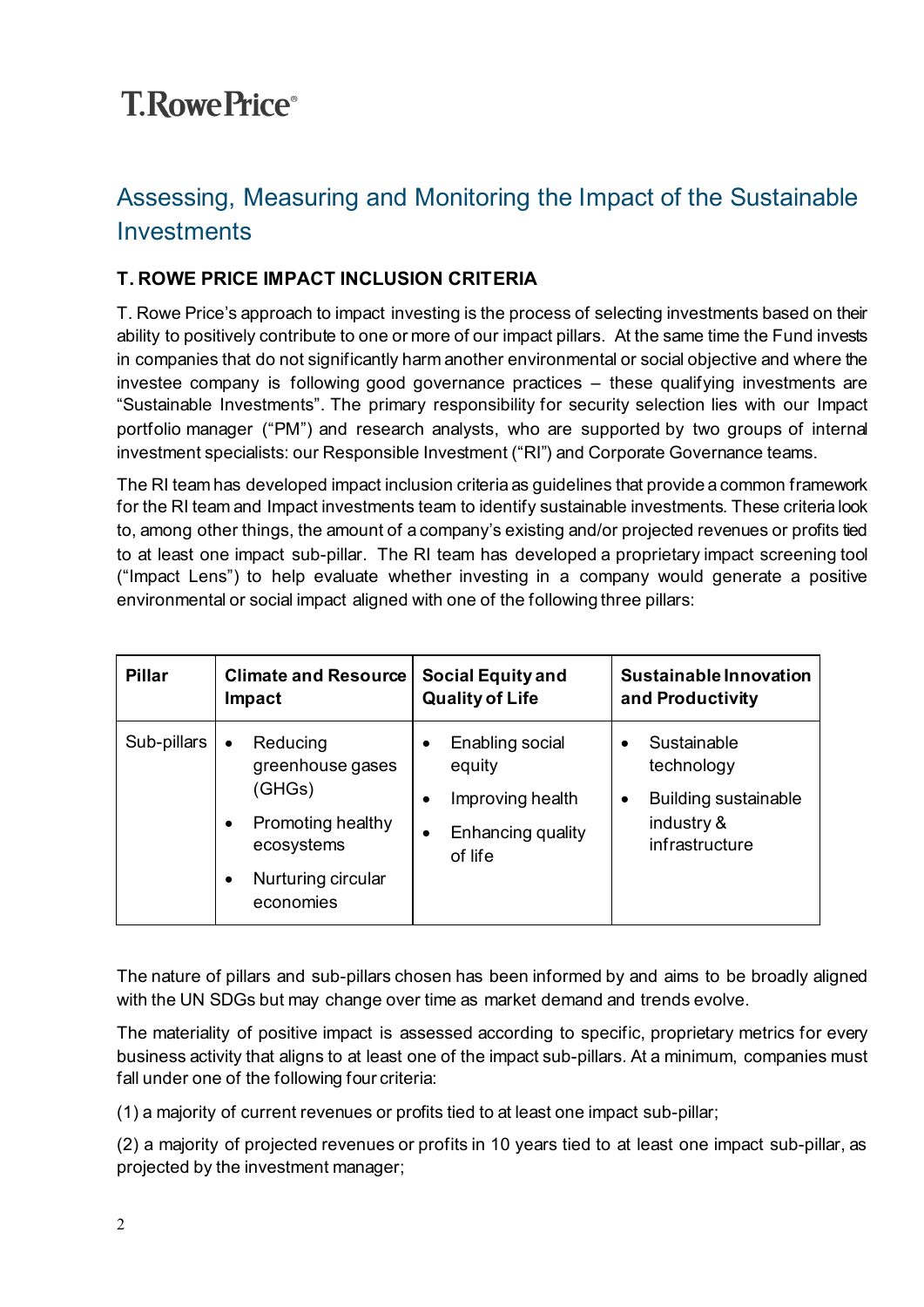(3) best-in-class companies where a company is a leader in generating material social or environmental impact in its respective business activity or sector; and

(4) unique impact situations where a company is delivering a demonstrative environmental and/or social impact (but it cannot be measured through revenue or profit).

In conducting its analysis, the investment managers and T. Rowe Price's global team of equity and fixed income analysts rely on a variety of sources for information about issuers, such as Sustainalytics and company reported data.

The Impact Lens identifies impact contribution at a more granular level, which allows us to track the portfolio's impact contribution and, where possible, identify specific reporting metrics tied to that specific positive impact. For example, our proprietary Impact Lens identifies 27 specific impact activities that support the 8 Impact sub-pillars as shown in the table above.

The Impact Lens also incorporates any activities in which a company may be involved that are materially inconsistent with our impact objectives. These activities are sometimes easily identified by a company's business model (i.e. production of fossil fuels) or they can be related to company conduct (i.e. association with deforestation activities or human rights abuses). For the latter, our PMs, analysts and RI analysts are often informed by our proprietary Responsible Investing Indicator Model ("RIIM"). For companies that are not covered by RIIM, we may use third-party providers to screen for controversies.

The Impact Lens requires that an Impact thesis is developed for each company. This thesis aims to incorporate some quantification of the positive impact to be delivered, where possible.

Additionally, the Impact Lens identifies the UN SDGs that are aligned to each company's impact driver.

Responsibility for monitoring and assessment of the impact criteria lies with the investment manager's ESG specialists. The ESG specialists use the impact framework detailed above to create the investable impact universe for the Fund. The ESG specialists conduct quarterly reviews of the Fund holdings to ensure alignment with the sustainable investment objective. On a quarterly basis, the percentage of portfolio (by revenue) aligned to each Impact pillar and/or sub-pillar is formally assessed and reported. Any significant deviations that could impede the Fund's attainment of its sustainable investment objective are escalated to the Impact sub-group of the firm's ESG committee for resolution.

T. Rowe Price (Luxembourg) Management S.à r.l. periodically reviews the Impact Inclusion Criteria, together with the sources and methodologies utilised by the investment manager.

Once a company has passed through the Impact Lens, it is then reviewed to ensure the company's activities do not significantly harm any environmental or social objective and to ensure the company is following good governance practices. T. Rowe Price has adopted a robust process to consistently identify whether a company causes significant harm and incorporates principal adverse indicators into that assessment, where appropriate, on a company-by-company basis. This significant harm assessment is comprised of both proprietary research and third-party data inputs, including data in relation to principal adverse impacts, where relevant to the issuer and/or sector.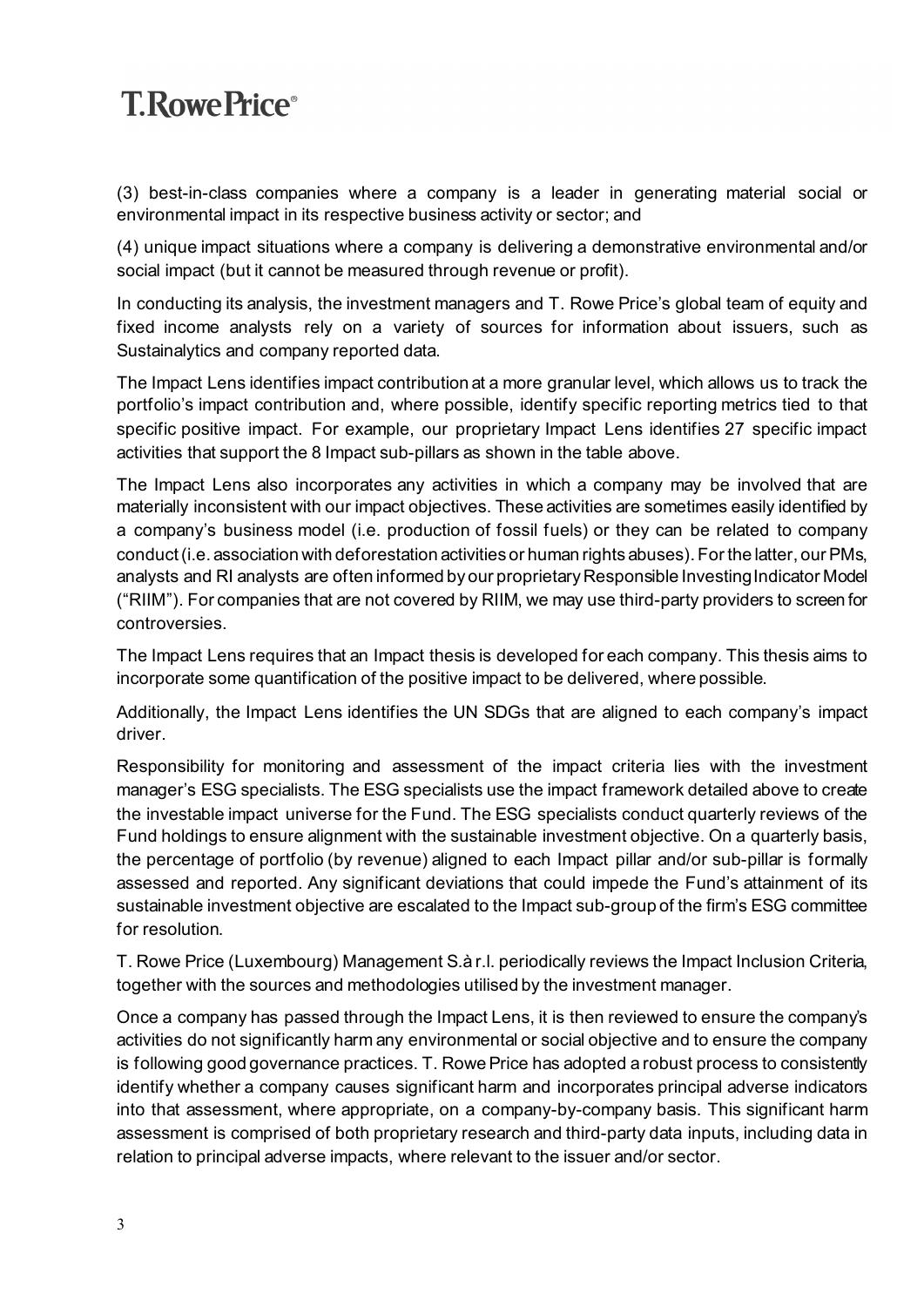In addition to the assessment of significant harm, T. Rowe Price evaluates a company's governance practices with a focus on the corporate governance factors that we consider to be most relevant given the investee company's sector, region, and asset class. The firm's assessment of good governance includes but is not limited to consideration of sound management structures, employee relations, remuneration of staff and tax compliance.

#### **T. ROWE PRICE IMPACT EXCLUSION LIST**

The T. Rowe Price Impact Exclusion List aims to exclude investments in sectors or companies that are harmful to the environment and/or society and incorporates both category and conduct based exclusions.

| Adult<br>Entertainment   | Companies that derive more than 5% of their revenues through the retail or<br>production of adult entertainment.                                                                                                                                                                                         |
|--------------------------|----------------------------------------------------------------------------------------------------------------------------------------------------------------------------------------------------------------------------------------------------------------------------------------------------------|
| Alcohol                  | Companies that derive more than 5% of their revenues through the<br>production of alcohol.                                                                                                                                                                                                               |
| For-Profit<br>Prisons    | Companies that derive more than 5% of their revenues through for-profit<br>prisons.                                                                                                                                                                                                                      |
| <b>Fossil Fuels</b>      | Companies that derive more than 5% of their revenues through the<br>production of thermal coal and companies that are identified within the Oil<br>or Gas industry through the Global Industry Classification Standard (GICS)<br>and/or Bloomberg Industry Classification Systems (BICS) classification. |
| Gambling                 | Companies that derive more than 5% of their revenues from gaming<br>(gambling) activities or casinos.                                                                                                                                                                                                    |
| Tobacco                  | Companies that have direct exposure to the manufacturing of tobacco<br>and/or key tobacco components.                                                                                                                                                                                                    |
| Assault-style<br>Weapons | Companies that manufacture or retail semi-automatics or "assault-style"<br>weapons.                                                                                                                                                                                                                      |
| Conventional<br>Weapons  | Companies that derive more than 5% of their revenues from the production<br>of conventional weapons.                                                                                                                                                                                                     |
| Controversial<br>Weapons | Companies that have direct exposure to anti-personnel land mines, cluster<br>munitions, incendiary weapons, biological weapons, chemical weapons<br>and/or nuclear weapons, which is defined as either:                                                                                                  |
|                          | 1. The company is developing, producing, maintaining, distributing, storing<br>or providing another service for a cluster munition, anti-personnel land<br>mine, incendiary, biological, chemical and/or nuclear weapon;                                                                                 |
|                          | 2. The company is developing, producing or providing another service for a<br>component primarily developed for use in a cluster munition, anti-personnel<br>land mine, incendiary, biological, chemical and/or nuclear weapon;                                                                          |
|                          | 3. The company is developing, producing or providing another service<br>specialized or customized for the deployment of a cluster munition, anti-                                                                                                                                                        |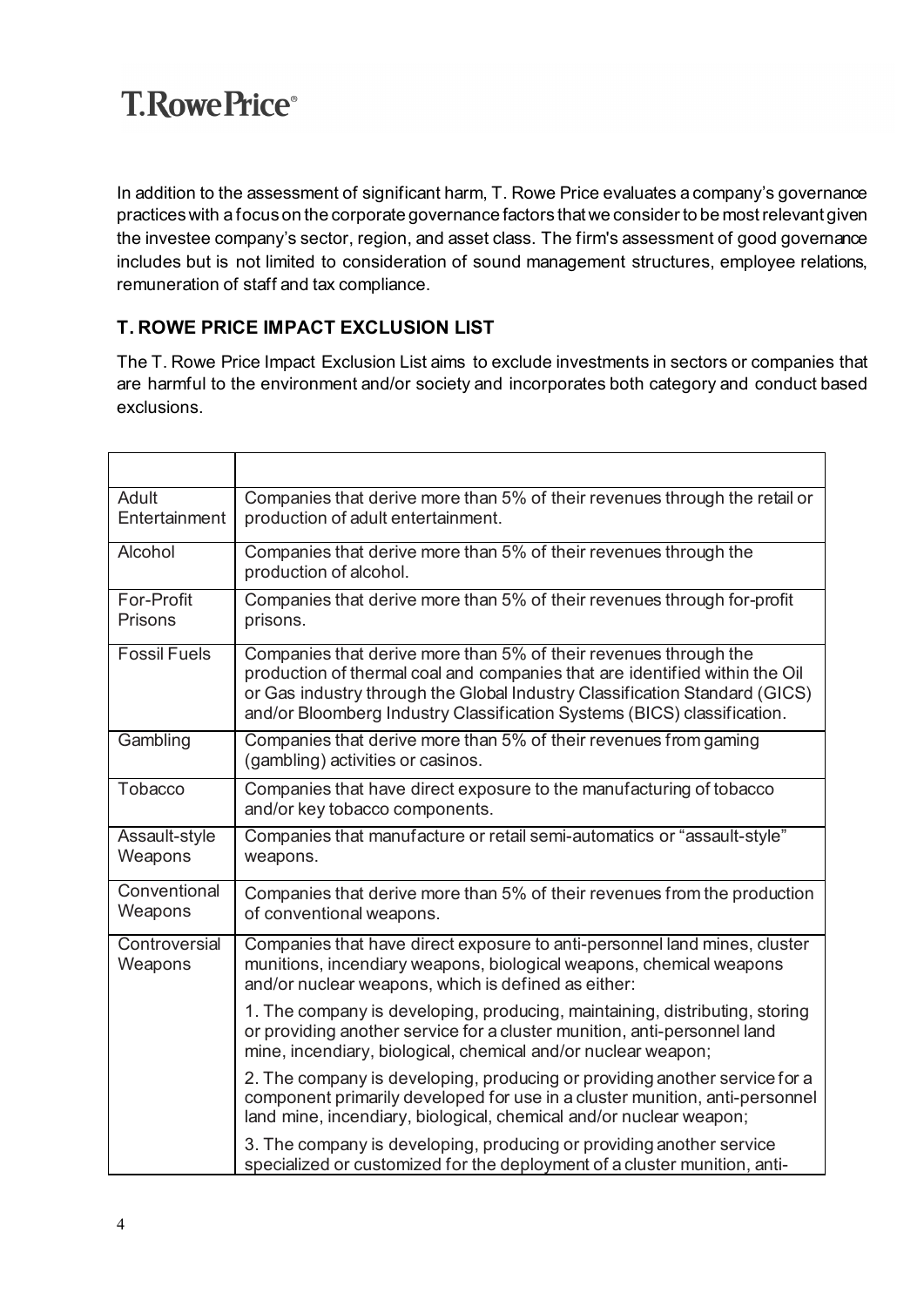|                          | personnel land mine, incendiary, biological, chemical and/or nuclear<br>weapon; or                                                                                                                                                        |  |  |
|--------------------------|-------------------------------------------------------------------------------------------------------------------------------------------------------------------------------------------------------------------------------------------|--|--|
|                          | 4. The company has an ownership stake of more than 50% in a<br>company with direct exposure to cluster munitions, anti-personnel land<br>mines, incendiary, biological, chemical and/or nuclear weapons.                                  |  |  |
| Conduct-<br><b>Based</b> | Corporate or sovereign issuers that have been involved in an extreme<br>environmental, social, ethical or governance breach and the investment<br>manager does not believe that they are taking adequate steps to remediate<br>the issue. |  |  |

The nature of categories chosen to be excluded may change over time as market demands and trends evolve.

Responsibility for maintenance of the exclusion list lies with the investment manager's ESG specialists who review and update the T. Rowe Price Impact Exclusion List as necessary. Restrictions are automated within our internal investment compliance system and monitored by our Investment Compliance team on a pre-trade, post-trade and portfolio basis. Any compliance breaches identified are appropriately escalated.

Considerations, taken into account in determining the exclusion lists, include the conclusions of external research providers, engagements with the companies, the direct, in-director on-going nature of any involvement in a specific category or incident and evidence of exclusion by other investors. In conducting its analysis, the investment manager relies on a variety of sources for information about issuers including:

- **Sustainalytics**
- **MSCI ESG Research**
- **Company reports**
- Research by non-governmental organizations (NGOs)
- T. Rowe Price's global team of equity and fixed income analysts
- **UN Convention on Cluster Munitions data**
- UN Anti-Personnel Mine Ban Convention
- **Government reports**
- **UN Global Compact principles**
- OECD Guidelines for Multinational Enterprises
- **UN Guiding Principles on Business and Human Rights**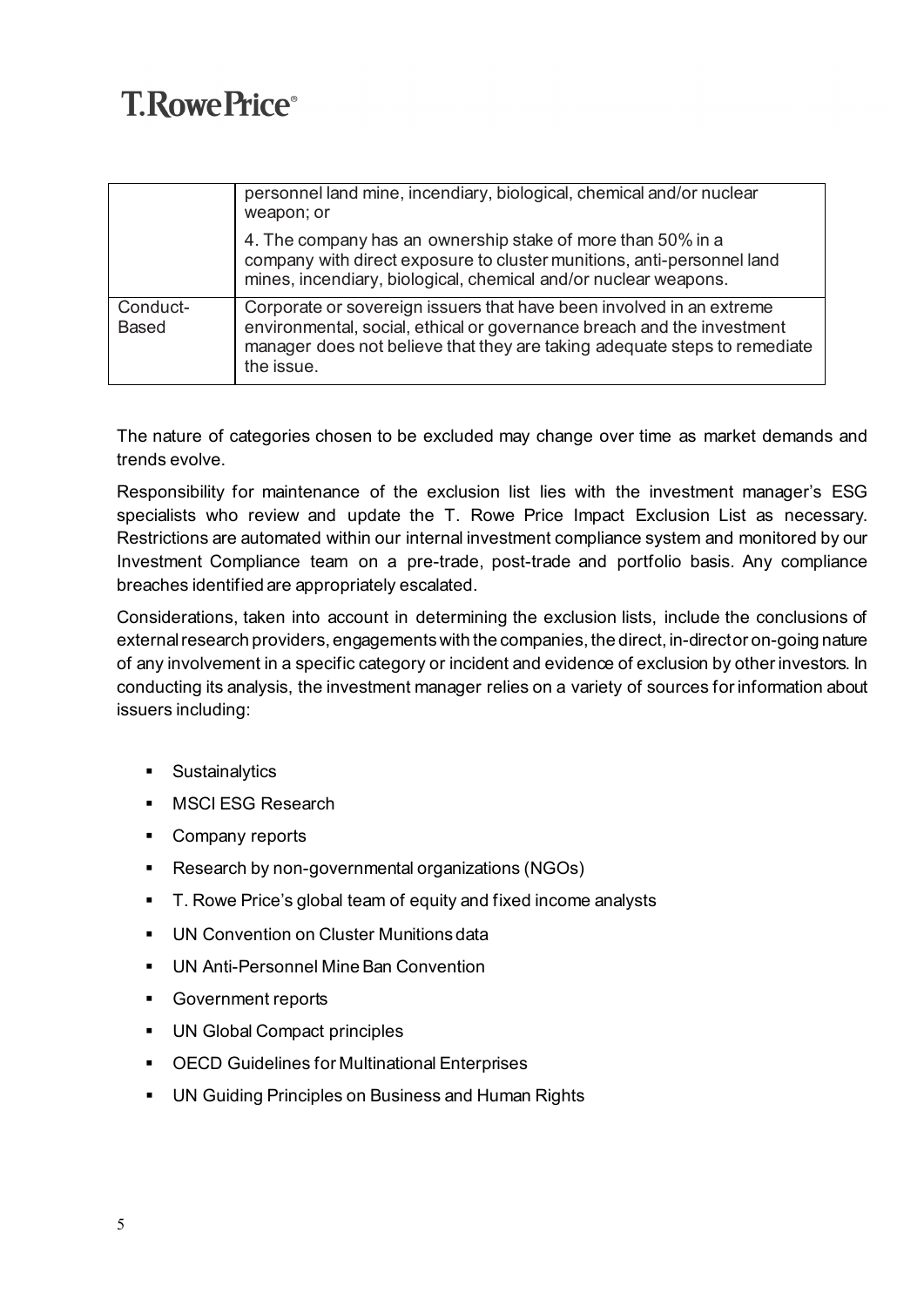T. Rowe Price (Luxembourg) Management S.à r.l. periodically reviews the Impact Exclusion List, together with the sources and methodologies utilised by the investment manager in the compilation of the lists of securities for exclusion.

There may be circumstances where the Fund has some limited, indirect, exposure to a company involved in the excluded categories. Examples of these circumstances could include an investment in an instrument that gives exposure to an index, or an investment in a fund managed by an unaffiliated investment manager.

### Sustainability Indicators

The following sustainability indicators are used to measure the extent to which the Fund attains its sustainable investment objective.

- The Fund's investment in companies aligned to one of the following three impact pillars:
	- **Compact** climate and resource impact
	- social equity and quality of life
	- sustainable innovation and productivity
- The Fund's carbon footprint, compared to that of its benchmark, in the context of the climate and resource impact pillar.
- 0% holdings in companies that do significant harm to the environment and/or society as per the categories listed in the T. Rowe Price Impact Exclusion List above.

#### **Benchmark**

| <b>Fund</b>                                              | <b>Primary Comparator Benchmark</b>     |
|----------------------------------------------------------|-----------------------------------------|
| T. Rowe Price Funds SICAV - Global Impact Equity<br>Fund | <b>MSCI All Country World Net Index</b> |

The benchmark is a broad market index and, as such, is not aligned with the sustainable objective of the Fund.

### Environment, Social & Governance ("ESG") and Sustainability ("SU") Risk

Due to the variety of ways to integrate ESG and SU criteria, as well as the lack of available, reliable and/or historical data on which to evaluate these criteria, the assessment of ESG and SU factors as part of the investment process may not be applied uniformly across funds or strategies. As a result, there may be differences in performance compared to similar funds which apply ESG and SU criteria due to the different approach taken by the investment manager of the Fund, as well as compared to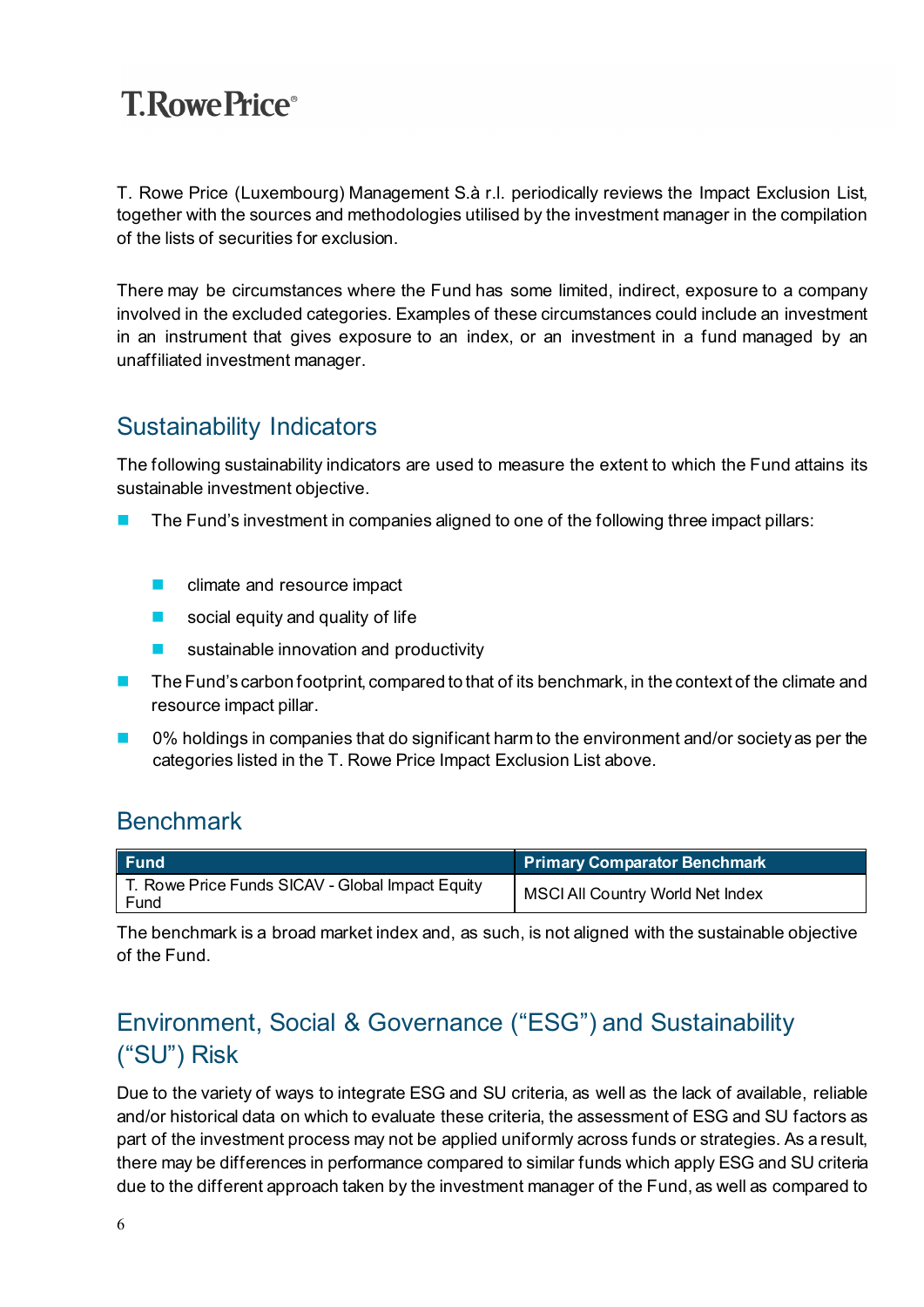similar funds which do not apply ESG and SU criteria. The risks linked to the application of ESG and SU criteria may also vary over time as the framework continues to evolve.

Due to environmental changes, shifting societal views, and an evolving regulatory landscape related to sustainability issues, the earnings and/or profitability of companies that the Fund invests in may be impacted.

ESG or SU event(s) or condition(s) may occur, which could have a material negative impact on the value of an investment and performance of the Fund. The exposure that the Fund is likely to have to ESG and SU risks is regularly assessed and disclosed in the Environmental, Social and Governance (ESG) Policy section of the prospectus.

#### Approach to ESG Integration

The investment manager uses fundamental analysis as the foundation of its investment decisions. Through its bottom-up approach, the investment manager endeavours to understand the long-term sustainability of a company's business model, and the factors that could cause it to change. The investment manager believes that environmental, social and governance issues can influence investment risk and return and, therefore, incorporates ESG risk considerations into its fundamental investment analysis. More information and the investment manager's ESG policy can be found on [https://www.troweprice.com/corporate/en/what-we-do/investing-approach/esg-investment](https://www.troweprice.com/corporate/en/what-we-do/investing-approach/esg-investment-policy.html)[policy.html.](https://www.troweprice.com/corporate/en/what-we-do/investing-approach/esg-investment-policy.html)

The investment manager considers and, where appropriate, incorporates into its investment and engagement processes the Principal Adverse Impacts ("PAI") of investment decisions. More information and the investment manager's PAI policy can be found on [https://www.troweprice.com/corporate/en/what-we-do/investing-approach/esg-investment](https://www.troweprice.com/corporate/en/what-we-do/investing-approach/esg-investment-policy.html)[policy.html.](https://www.troweprice.com/corporate/en/what-we-do/investing-approach/esg-investment-policy.html)

### Sustainability Risks

The investment manager and the sub-investment managers, as appropriate, consider sustainability risks through the implementation of their proprietary Responsible Investing Indicator Model (or RIIM). The RIIM utilises a selection of environmental, social and governance/ethical data points to construct a distinct responsible investing (RI) profile of each issuing entity, flagging any elevated RI risks or positive RI characteristics. This process helps the investment manager or sub-investment manager determine which ESG factors may materially impact the value of an investment. These sustainability risks and the ESG factors in general are incorporated into the investment process alongside financials, valuation, macro-economics and other factors, and are components of the investment decision.

As derivatives are not assessed through RIIM, the investment manager or sub-investment manager makes a qualitative judgment as to whether they have any impact on the sustainability risk of the Fund.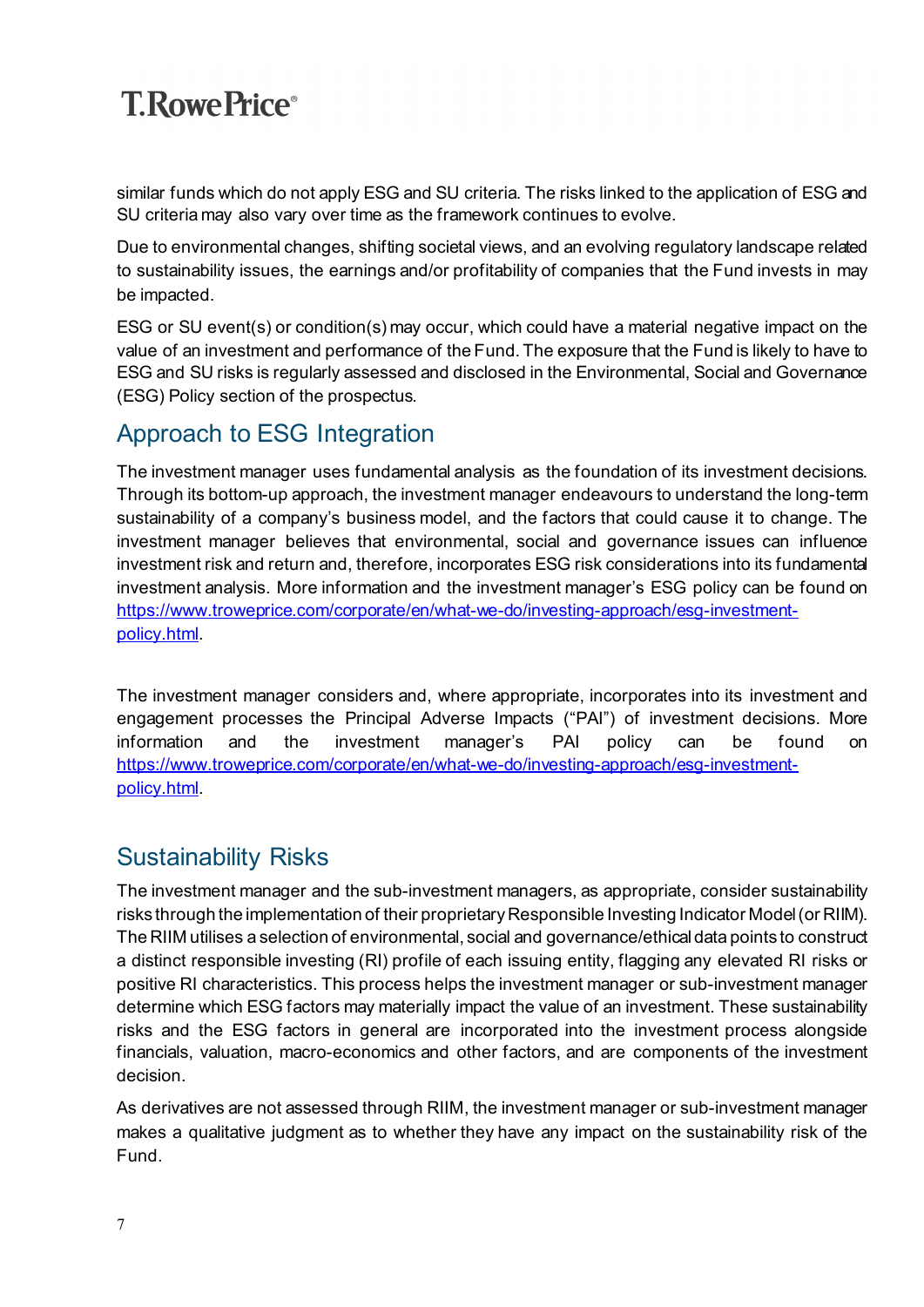The tables below set out 1) the selection of environmental, social and governance/ethical data points considered, where available, within the individual ESG and SU criteria and 2) the exposure level that the Fund is likely to have to each criteria.

1) ESG and SU criteria and their underlying data points

| <b>ESG and SU criteria</b> | <b>Applicable to Sovereign Investments</b>                                                                                                                                                                                                                                                                                                                                                                                                                                                      | <b>Applicable to Corporate Investments</b>                                                                                                                                                                                                                                                                                      |
|----------------------------|-------------------------------------------------------------------------------------------------------------------------------------------------------------------------------------------------------------------------------------------------------------------------------------------------------------------------------------------------------------------------------------------------------------------------------------------------------------------------------------------------|---------------------------------------------------------------------------------------------------------------------------------------------------------------------------------------------------------------------------------------------------------------------------------------------------------------------------------|
| Environmental              | Carbon intensity of energy<br>$\bullet$<br>Policy for energy transition<br>$\bullet$<br>Pollution<br>$\bullet$<br><b>Baseline water stress</b><br>$\bullet$<br>Population density<br>$\bullet$<br>Sea level rise<br>$\bullet$<br>Extreme weather<br>$\bullet$<br>Ocean health<br>$\bullet$<br><b>Biodiversity protection</b><br>$\bullet$<br>Forest cover<br>$\bullet$<br>Ecosystem vitality (including deforestation)<br>$\bullet$<br>Agriculture<br>$\bullet$<br>Tourism revenue<br>$\bullet$ | Supply chain<br>$\bullet$<br>Raw materials<br>٠<br>Energy and emissions<br>$\bullet$<br>Land use<br>٠<br>Wateruse<br>٠<br>Waste<br>$\bullet$<br>General operations<br>٠<br>Product sustainability<br>$\bullet$<br>Products and services environmental<br>$\bullet$<br>incidents                                                 |
|                            | Natural resource rents<br>$\bullet$<br>Resource depletion<br>$\bullet$<br>Carbon cost<br>$\bullet$                                                                                                                                                                                                                                                                                                                                                                                              |                                                                                                                                                                                                                                                                                                                                 |
| Social                     | Population growth<br>$\bullet$<br><b>Labour force</b><br>$\bullet$<br>Population health<br>$\bullet$<br>Health infrastructure<br>$\bullet$<br>Safety<br>$\bullet$<br>Unemployment<br>$\bullet$<br>Education<br>$\bullet$<br>Employment opportunities<br>Development<br>٠<br>Services<br>Income equality<br>Poverty<br>$\bullet$<br>Genderequality<br>$\bullet$                                                                                                                                  | Supply chain (social)<br>$\bullet$<br>Employee safety and treatment<br>٠<br>Evidence of meritocracy<br>$\bullet$<br>Society and community relations<br>$\bullet$<br>Product sustainability<br>$\bullet$<br>Product impact on human health and<br>$\bullet$<br>society<br>Product quality and customer<br>$\bullet$<br>incidents |
| Governance / Ethics        | Voice and accountability<br>$\bullet$                                                                                                                                                                                                                                                                                                                                                                                                                                                           | <b>Business ethics</b><br>$\bullet$                                                                                                                                                                                                                                                                                             |